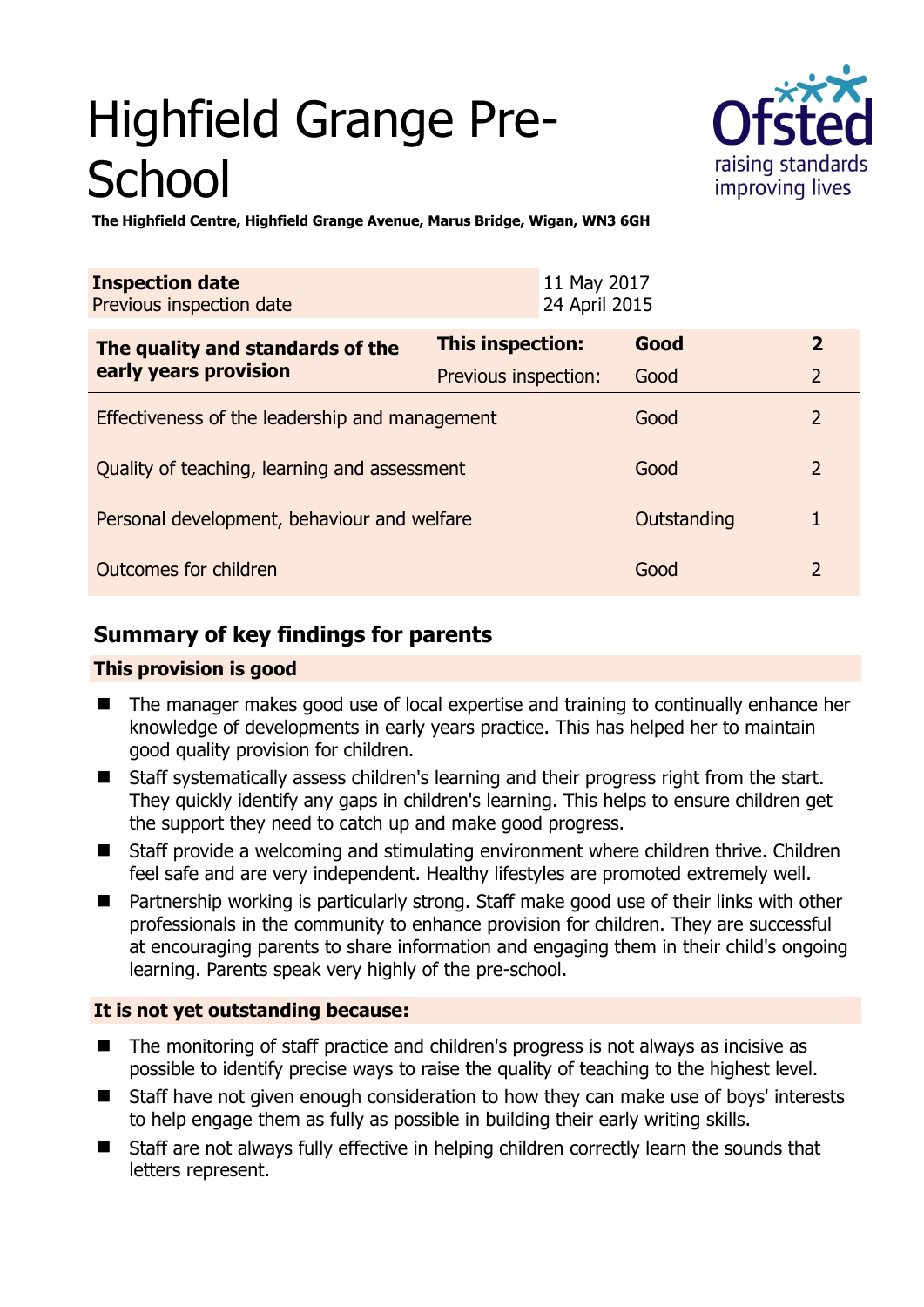## **What the setting needs to do to improve further**

#### **To further improve the quality of the early years provision the provider should:**

- make even better use of the information obtained from the observation of practice to identify further ways to improve teaching and help raise outcomes for children to an outstanding level
- $\blacksquare$  take more account of the interests of boys when planning activities to encourage them to build on their early writing skills
- help children to gain a more accurate understanding of the sounds letters represent.

#### **Inspection activities**

- The inspector observed the quality of teaching during indoor and outdoor activities and assessed the impact this has on children's learning.
- The inspector completed a joint observation of an activity with the pre-school manager.
- The inspector spoke with staff and children during the inspection.
- The inspector held discussions with the pre-school manager. She looked at relevant documentation, including evidence of the suitability of staff.
- The inspector met with the local authority adviser. She spoke to a small number of parents and took account of the written testimonials of parents not present on the day.

#### **Inspector**

Angela Rowley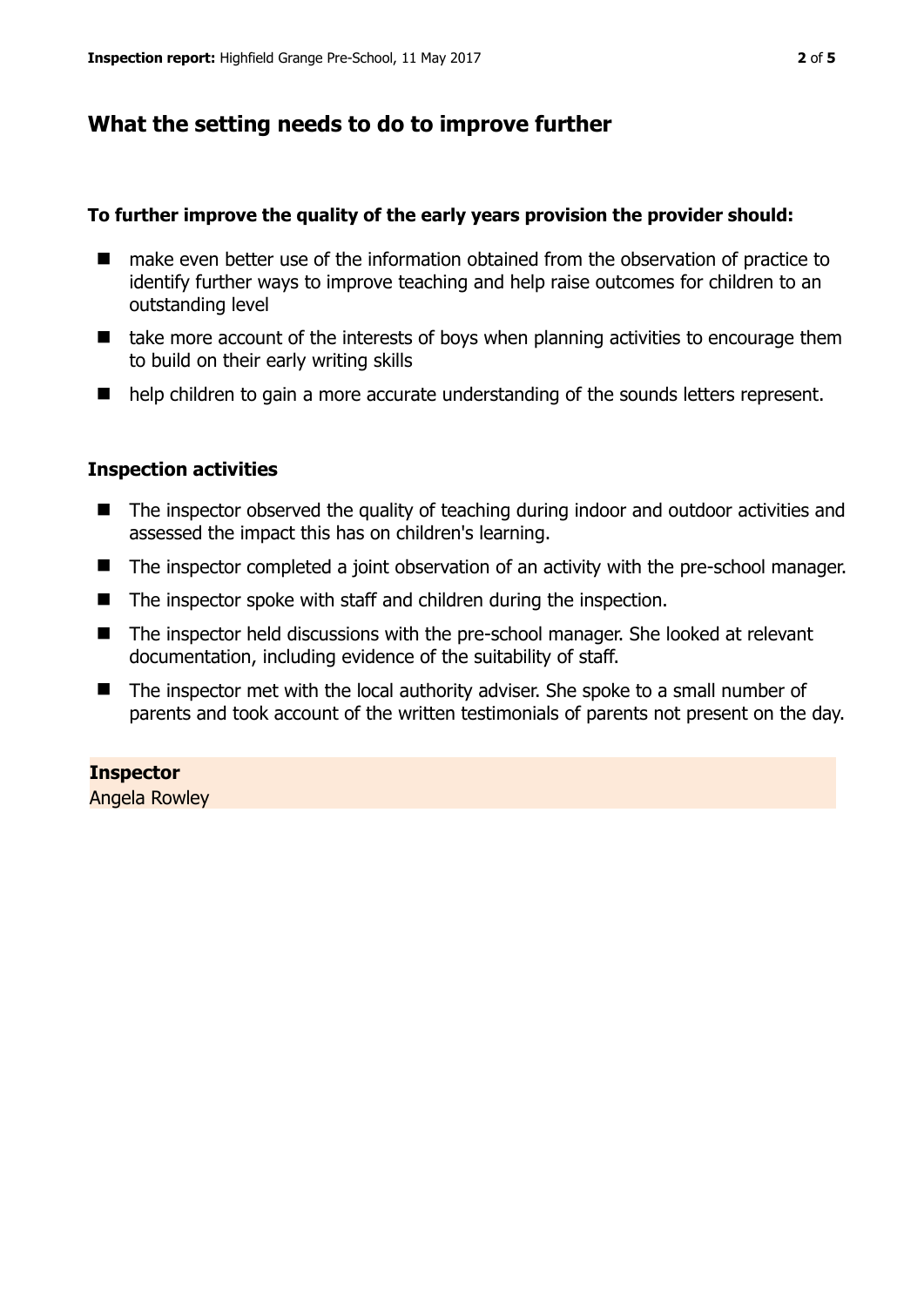## **Inspection findings**

#### **Effectiveness of the leadership and management is good**

There have been positive improvements since the last inspection. The recently enhanced, vibrant outside play area enables children to continuously practice and challenge their physical skills and to learn in different ways. Staff are well qualified and receive regular training and support. Some targeted training, such as specialist support for speech and language, is having a positive impact on children's communication. The arrangements for safeguarding are effective. There are clearly understood procedures for working in partnership with others and for acting on concerns about children's welfare. Regular checks on the many long-serving staff help to ensure their continued suitability.

## **Quality of teaching, learning and assessment is good**

Staff recognise the uniqueness of each child and consistently use good or better teaching skills. They plan activities with specific intentions for children's continued learning and skilfully shape their interactions to promote strong attitudes to independent learning. For example, staff encourage children to have a go and keep on trying. Well-planned routines promote the skills children need in readiness for school, such as sitting and listening in groups or finding their name card at snack time. Staff use effective teaching strategies to promote children's communication. They give them time to think and speak and they make good use of song and rhyme. Staff recognise good opportunities for promoting mathematical development.

#### **Personal development, behaviour and welfare are outstanding**

Children are highly motivated to independently access the very wide range of activities, both inside and outside. They engage for long periods and are highly confident. Children use their own ideas to lead and enhance their play. They can do this because they know what resources are available and where to find them. Children collaborate and are very keen to challenge themselves, such as making balancing beams higher. Their well-being is significantly enhanced by the excellent use of activities and community projects that promote healthy living. The pre-school has achieved a number of health-related quality awards, including for oral health. Children practice cleaning their teeth every day.

#### **Outcomes for children are good**

All children make good progress. Children who speak English as an additional language make great strides in their learning. Children become confident communicators and develop strong social skills. They behave well and know what is expected of them. Girls in particular, enjoy using small tools and a range of media to help them be creative and learn the skills needed for later writing. All children develop high levels of personal independence. Children thrive in the outside area and demonstrate their well-developed skills in balancing, manoeuvring around objects and riding wheeled toys. They are well prepared for their eventual move to school.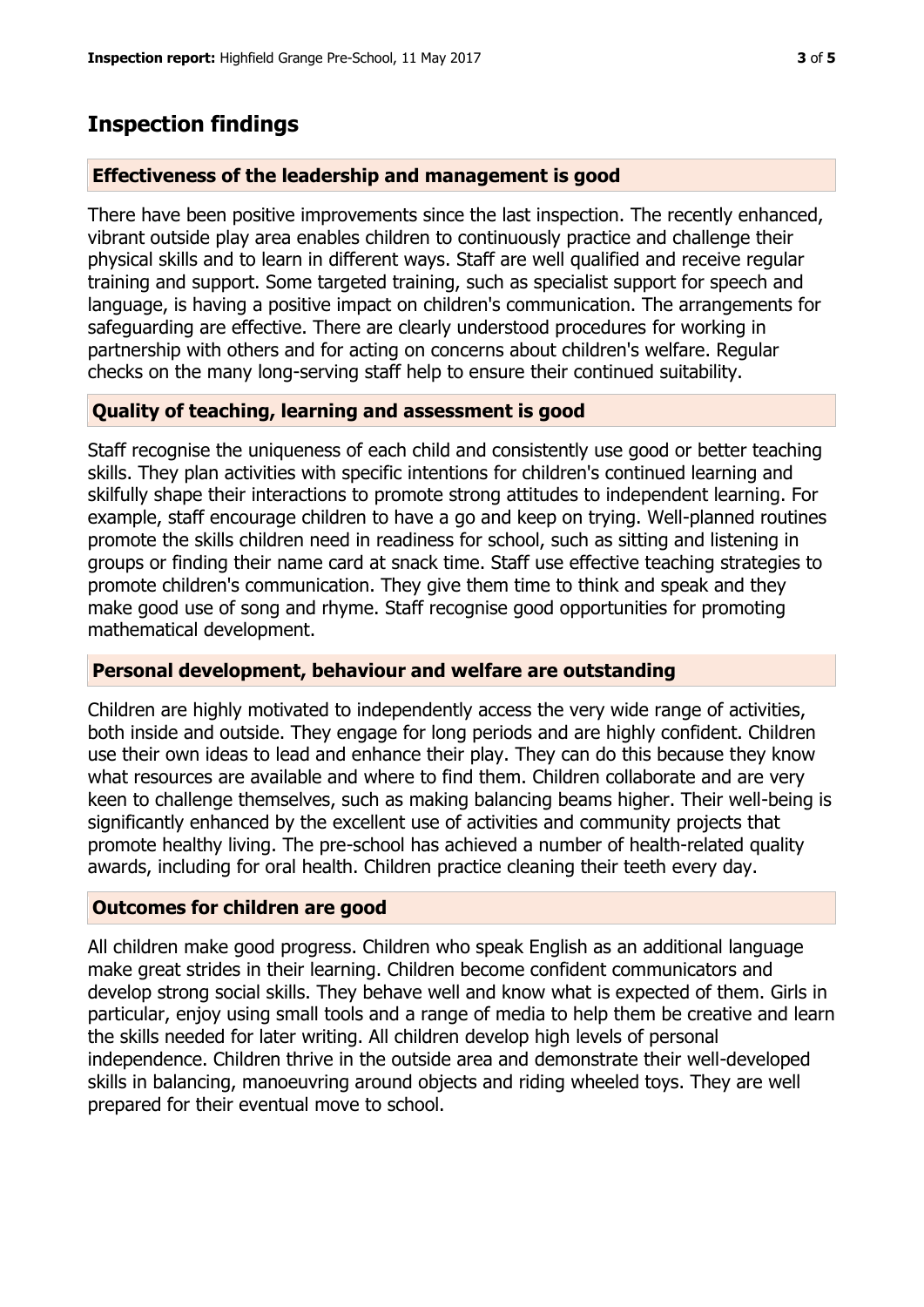# **Setting details**

| Unique reference number                             | EY321592                                            |  |
|-----------------------------------------------------|-----------------------------------------------------|--|
| <b>Local authority</b>                              | Wigan                                               |  |
| <b>Inspection number</b>                            | 1092622                                             |  |
| <b>Type of provision</b>                            | Sessional provision                                 |  |
| Day care type                                       | Childcare - Non-Domestic                            |  |
| <b>Registers</b>                                    | Early Years Register                                |  |
| <b>Age range of children</b>                        | $2 - 4$                                             |  |
| <b>Total number of places</b>                       | 26                                                  |  |
| Number of children on roll                          | 42                                                  |  |
| Name of registered person                           | Highfield Grange Pre-School Management<br>Committee |  |
| <b>Registered person unique</b><br>reference number | RP527517                                            |  |
| <b>Date of previous inspection</b>                  | 24 April 2015                                       |  |
| Telephone number                                    | 01942498950                                         |  |

Highfield Grange Pre-School registered at this site in 2006. The pre-school employs five members of childcare staff, four of whom hold early years qualifications at level 3 or above. The manager holds an appropriate qualification at level 6. The pre-school opens during term time and offers two sessions per day, with the exception of Friday, which has a morning session only. Sessions are from 9am until midday and from 12.45pm until 3.15pm. The pre-school provides funded early education for two-, three- and four-year-old children.

This inspection was carried out by Ofsted under sections 49 and 50 of the Childcare Act 2006 on the quality and standards of provision that is registered on the Early Years Register. The registered person must ensure that this provision complies with the statutory framework for children's learning, development and care, known as the early years foundation stage.

Any complaints about the inspection or the report should be made following the procedures set out in the guidance 'Complaints procedure: raising concerns and making complaints about Ofsted', which is available from Ofsted's website: www.gov.uk/government/organisations/ofsted. If you would like Ofsted to send you a copy of the guidance, please telephone 0300 123 4234, or email enquiries@ofsted.gov.uk.